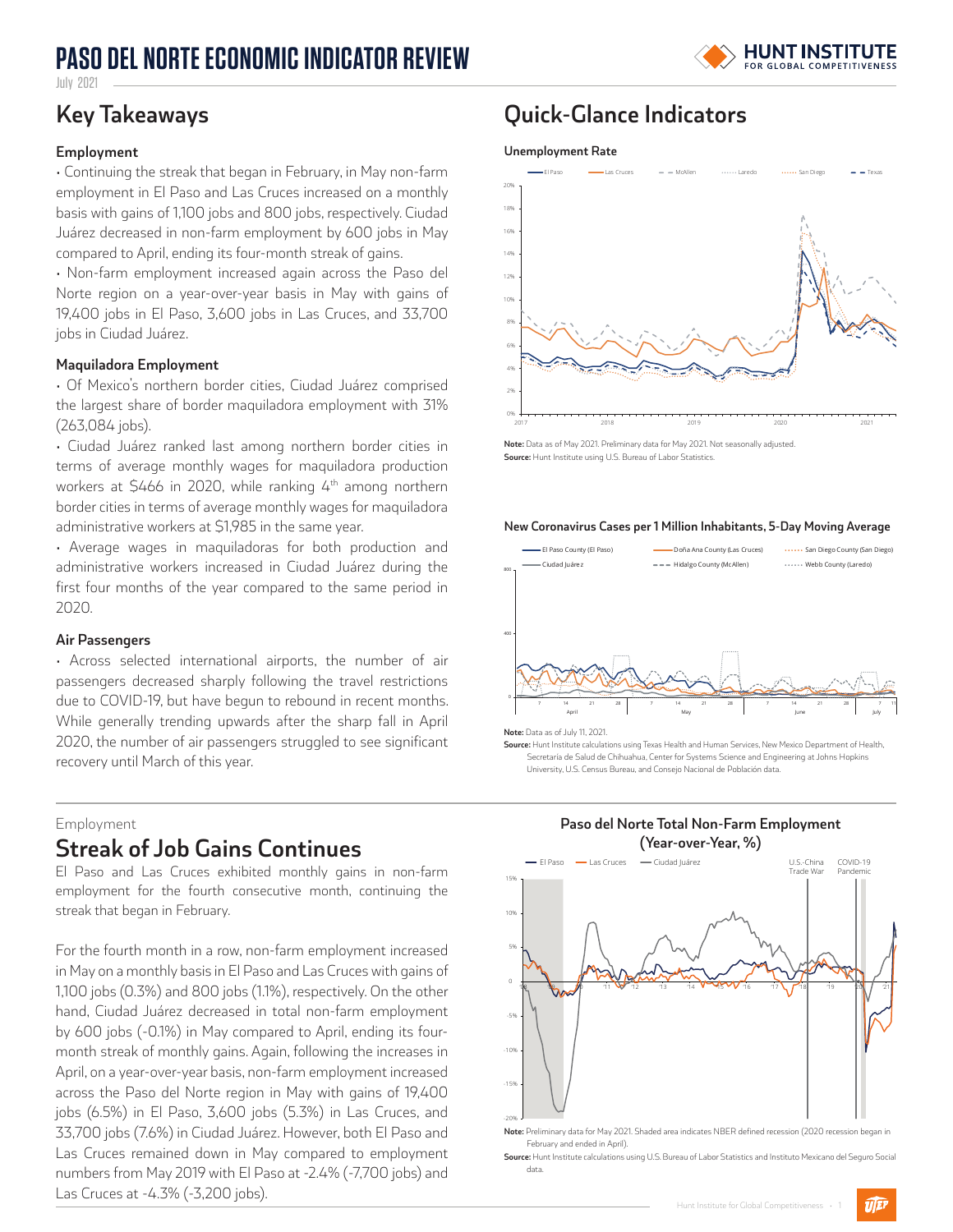# **PASO DEL NORTE ECONOMIC INDICATOR REVIEW**



July 2021

Analyzing five sectors of employment across the Paso del Norte region from April to May, El Paso increased in the Services sector (1,000 jobs) and Transportation and Utilities sector (200 jobs), remained stagnant in the Manufacturing and Trade sectors, and decreased in the Mining and Construction sector (-100 jobs). In Las Cruces, the Services (700 jobs), Transportation and Utilities (100 jobs), and Trade (100 jobs) sectors increased, the Manufacturing sector did not change, and the Mining and Construction sector decreased (-100 jobs). Ciudad Juárez increased on a monthly basis in the Trade (300 jobs) and Transportation and Utilities (100 jobs) sectors and decreased in the Manufacturing (-800 jobs), Mining and Construction (-100 jobs), and Services (-100 jobs) sectors. On a year-over-year basis, El Paso increased across all sectors with the Services sector (12,700 jobs) leading the way, followed by the Trade sector (4,300 jobs), Mining and Construction sector (900 jobs), Transportation and Utilities sector (800 jobs), and Manufacturing sector (700 jobs). As in April, aside from the Mining and Construction sector (-400 jobs), all sectors in Las Cruces increased in May with the Services sector gaining 2,700 jobs, the Trade sector gaining 900 jobs, the Manufacturing sector gaining 300 jobs, and the Transportation and Utilities sector gaining 100 jobs. Ciudad Juárez increased across all sectors with the Manufacturing sector (29,200 jobs) exhibiting the largest gain, followed by the Transportation and Utilities sector (2,100 jobs), Mining and Construction sector (1,600 jobs), Trade sector (700 jobs), and Services sector (100 jobs).



#### **Paso del Norte Total Non-Farm Employment by Sector, May 2021 (Year-over-Year)**

**Note:** Preliminary data for May 2021. Services exclude Transportation and Utilities and Trade. Numbers are rounded to the nearest hundred.

**Source:** Hunt Institute calculations using U.S. Bureau of Labor Statistics and Instituto Mexicano del Seguro Social data.

Maquiladora Employment

### **Maquiladoras Show Higher Employment and Wages in 2021**

At both the national level and along the northern border, Mexico exhibited higher employment and wages for both production and administrative workers in the first four months of the year.

Mexico's northern border cities accounted in 2020 for about 40% (840,992 jobs) of average maquiladora employment in Mexico. Of these cities, Ciudad Juárez comprised the largest share with almost a third of all border maquiladora employment at 31% (263,084 jobs). As a whole, Mexican maquiladora employment increased in the January to April 2021 period on a year-over-year basis by 3.5% (75,342 jobs gained). The northern border cities as a whole exhibited an even stronger relative gain, increasing by 7.2% (59,702 jobs gained) in the same period. Of the border cities, the largest absolute increases were Ciudad Juárez with an uptick of 24,935 jobs (9.8%), Tijuana with an uptick of 20,841 jobs (9.6%), and Reynosa with an uptick of 8,292 jobs (6.9%).

#### **Maquiladora Employment in Mexican Northern Border Cities**

|                |           |              | A                 | B                 | $B-A$        |
|----------------|-----------|--------------|-------------------|-------------------|--------------|
| City/Region    | 2020      | Share $(\%)$ | Jan-April<br>2020 | Jan-April<br>2021 | $(\Delta\%)$ |
| Ciudad Juárez  | 263,084   | 31.3%        | 255,673           | 280,607           | 9.8%         |
| Tijuana        | 224.432   | 26.7%        | 217,331           | 238,172           | 9.6%         |
| Reynosa        | 118,852   | 14.1%        | 120.114           | 128,405           | 6.9%         |
| Mexicali       | 63,003    | 7.5%         | 62,236            | 67,002            | 7.7%         |
| Matamoros      | 58.488    | 70%          | 59.160            | 56.152            | $-5.1%$      |
| Aruña          | 35,476    | 4.7%         | 36.809            | 32,580            | $-11.5%$     |
| Nogales        | 37.644    | 4.5%         | 35.304            | 41.015            | 16.2%        |
| Nuevo Laredo   | 28,729    | 3.4%         | 28,522            | 29,890            | 4.8%         |
| Tecate         | 11.284    | 1.3%         | 11.211            | 12.239            | 9.2%         |
| Border         | 840,992   | 100.0%       | 826,360           | 886,062           | 7.2%         |
| Chihuahua City | 58,924    |              | 60.864            | 60.209            | $-1.1%$      |
| Rest of Mexico | 1,287,797 |              | 1,311,003         | 1,326,642         | 1.2%         |
| Nationwide     | 2.128.789 |              | 2,137,363         | 2.212.704         | 3.5%         |

**Note:** Average of maquiladora hired workers (not subcontracted). **Source:** Hunt Institute calculations using INEGI data.

In 2020, the average monthly wage for maquiladora production workers in Mexico was \$543, while the northern border cities as a whole averaged slightly lower at \$532. Ciudad Juárez ranked last among northern border cities with an average monthly wage of \$466. In the first four months of the year, the average monthly wage for maquiladora production workers increased by 5.8% (\$30) on a year-over-year basis for Mexico as a whole and 7.7% (\$39) for the border cities as a whole. The largest absolute increases of the border cities were exhibited at Tecate (\$73 per month or 12.5%), Acuña (\$62 per month or 12.7%), and Ciudad Juárez (\$47 per month or 10.4%); none of the border cities exhibited decreases during this period.